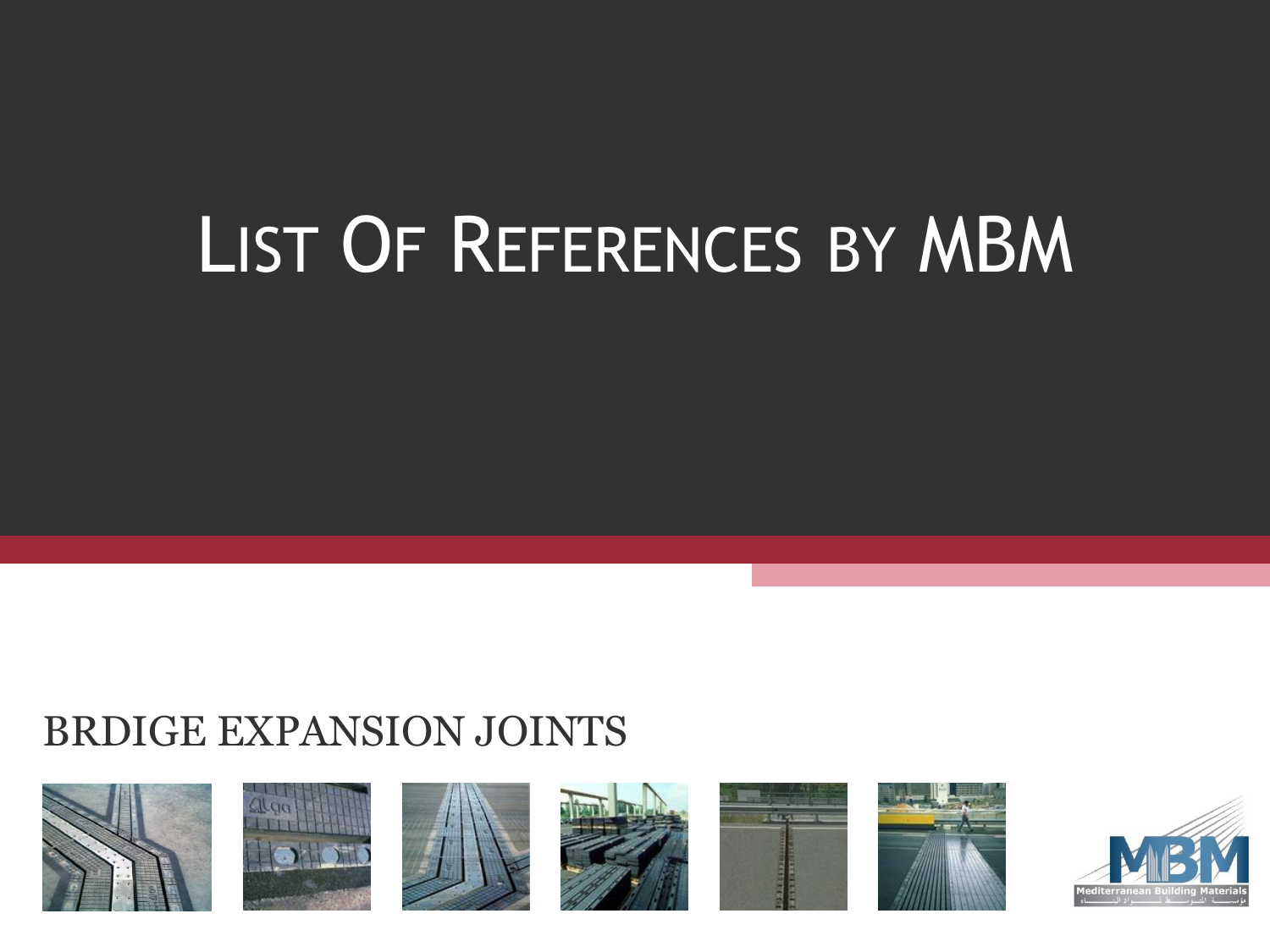| <b>PROJECT NAME</b>                                     | <b>CLIENT</b>                              | <b>COUNTRY</b> | <b>CONSULTANT</b>                              | <b>PRODUCT</b>                      | <b>QTY</b><br>(L.M) | <b>YEAR</b> |
|---------------------------------------------------------|--------------------------------------------|----------------|------------------------------------------------|-------------------------------------|---------------------|-------------|
| <b>GHANTOOT INTERCHANGE</b>                             | PUBLIC WORK DEPT                           | U.A.E.         | <b>FREEMAN FOX</b>                             | <b>ALGAFLEX T-50</b>                | 48                  | 1994        |
| RUSAYL - NIZWA DUALIZATION ROAD I                       | <b>MINISTRY OF</b><br><b>COMMUNICATION</b> | U.A.E.         | <b>CONSER</b>                                  | <b>ALGAFLEX T-50</b>                | 633                 | 1994        |
| TRIP CONTRACT NO. 49, INTERCHANGE 17                    | ABU DHABI MUNICIPALITY.                    | U.A.E.         | DE LEUW CATHER INT'L                           | <b>RHEINSTAHL 324 ST</b><br>/243 ST | 177                 | 1994        |
| <b>AIRPORT BRIDGE</b>                                   | PUBLIC WORK DEPT                           | U.A.E.         |                                                | <b>ALGAFLEX T-120</b>               | 24                  | 1995        |
| <b>QURRAYYAH WADI THAYB SAFAD ROAD</b>                  | MINISTRY OF PUBLIC WORKS                   | U.A.E.         | <b>JOUZY &amp; PARTNERS</b>                    | ALGA - ACME F 20                    | 101                 | 1995        |
| SAEED BIN AHMED AL LOOTAH                               | SAEED BIN AHMED AL<br><b>LOOTAH</b>        | U.A.E.         |                                                | ALGA - ACME F 20                    | 126                 | 1995        |
| TRIP CONTRACT NO. 37 A                                  | ABU DHABI MUNICIPALITY.                    | U.A.E.         | DE LEUW CATHER INT'L RHEINSTAHL 324 ST<br>LTD. | /243 ST                             | 68                  | 1995        |
| ABU DHABI - DUBAI RD. CONTRACT NO. 3                    | PUBLIC WORK DEPT                           | U.A.E.         | <b>PARKMAN</b><br><b>CONSULTANTS</b>           | <b>ALGAFLEX T-50</b>                | 58                  | 1996        |
| <b>BEIRUT INT'L AIRPORT</b>                             | <b>CDR</b>                                 | <b>LEBANON</b> | DAR AL HANDASAH                                | <b>ALGAFLEX T-50</b>                | 300                 | 1996        |
| <b>GARHOUD - RAMOOL</b><br><b>ROAD</b>                  | <b>DUBAI MUNICIPALITY</b>                  | U.A.E.         | <b>FREEMAN FOX</b>                             | <b>ALGAFLEX</b><br>T-50/80/120/200  | 207                 | 1996        |
| IMP. OF QYTA'EYYAT - OUD METHA ROAD                     | <b>DUBAI MUNICIPALITY</b>                  | U.A.E.         | <b>DAR AL HANDASAH</b>                         | <b>ALGAFLEX T-100</b>               | 88                  | 1996        |
| INTERNAL RD. IN SAROG AREA & BRIDGE AT<br><b>SLAIME</b> | AL AIN MUNICIPALITY                        | <b>U.A.E.</b>  | ASIES ETUDES STUP<br><b>INT'L</b>              | <b>ALGAFLEX T-30</b>                | 143                 | 1996        |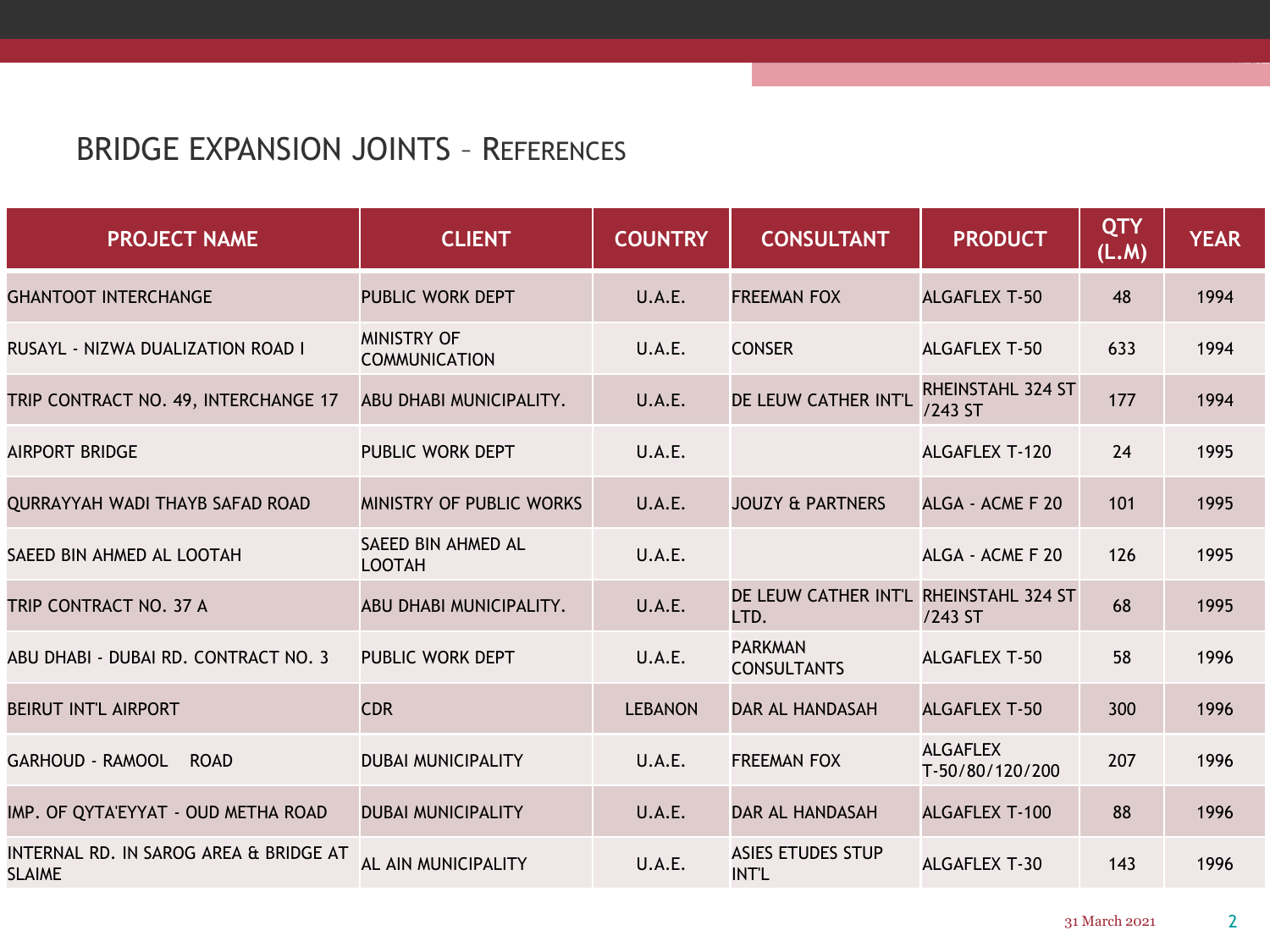| <b>PROJECT NAME</b>                                      | <b>CLIENT</b>                                  | <b>COUNTRY</b> | <b>CONSULTANT</b>                            | <b>PRODUCT</b>                  | <b>QTY</b><br>(L.M) | <b>YEAR</b> |
|----------------------------------------------------------|------------------------------------------------|----------------|----------------------------------------------|---------------------------------|---------------------|-------------|
| REHEBILITATION OF MUSSAFAH BRIDGE                        | PUBLIC WORK DEPT                               | U.A.E.         | <b>RENDEL PALMER &amp;</b><br><b>TRITTON</b> | <b>ALGAFLEX T-50</b>            | 259                 | 1996        |
| TRADE CENTRE R/A , INTERCHANGE                           | <b>DUBAI MUNICIPALITY</b>                      | U.A.E.         | <b>ITAL CONSULT</b>                          | <b>ALGAFLEX T-50</b>            | 77                  | 1996        |
| WEST BAY LAGOON PACKAGE 3, QATAR                         |                                                | <b>QATAR</b>   | <b>DAR AL HANDASAH</b>                       | <b>ALGAFLEX</b><br>T-50/100/200 | 120                 | 1996        |
| CHICAGO BEACH RESORT DEV. PERMANENT<br><b>BRIDGE</b>     | <b>DUBAI MUNICIPALITY</b>                      | U.A.E.         | W.S. ATKINS                                  | ALGAFLEX T-140                  | 24                  | 1997        |
| <b>CONTRACT R560 , BANIYAS INTERCHANGE</b>               | <b>DUBAI MUNICIPALITY</b>                      | U.A.E.         | <b>ACER FREEMAN FOX</b><br>INT'L             | <b>ALGAFLEX T-100</b>           | 44                  | 1997        |
| OVERBRIDGE & ROAD LINKS TO SHK. ZAYED<br>ROAD.           | <b>JABEL ALI FREE ZONE</b><br><b>AUTHORITY</b> | U.A.E.         | <b>ITAL CONSULT</b>                          | ALGAFLEX T-80                   | 42                  | 1997        |
| SHEIKH ZAYED ROAD, SOUTH OF JEBEL ALI                    | <b>DUBAI MUNICIPALITY</b>                      | U.A.E.         | <b>ITAL CONSULT</b>                          | ALGAFLEX T-80                   | 130                 | 1998        |
| BRIDGE OVER TRUCK ROAD AT MUSSAFAH                       | ABU DHABI MUNICIPALITY                         | U.A.E.         | <b>FREEMAN FOX</b>                           | <b>ALGAFLEX T-50</b>            | 100                 | 1999        |
| CONT. R577/3 - DUBAI RING RD. PHASE 1                    | <b>DUBAI MUNICIPALITY</b>                      | U.A.E.         | DE LEUW CATHER INT'L ALGAFLEX T-50           |                                 | 240                 | 1999        |
| DUAL. OF RUSAYL - NIZWA RD (II)                          | <b>MINISTRY OF</b><br><b>COMMUNICATION</b>     | <b>OMAN</b>    | <b>CONSER CONSULTING</b><br><b>ENGS</b>      | <b>ALGAFLEX T-50</b>            | 540                 | 1999        |
| DUAL. OF RUSAYL - NIZWA RD - PHASE II -<br>SECTION (III) | <b>MINISTRY OF</b><br><b>COMMUNICATION</b>     | <b>OMAN</b>    | <b>CONSER CONSULTING</b><br><b>ENGS</b>      | <b>ALGAFLEX T-50</b>            | 540                 | 1999        |
| <b>DUBAI 2000 AIRSHOW BRIDGE</b>                         | DUBAI, DEPT OF CIVIL<br><b>AVIATION</b>        | U.A.E.         | <b>DAR AL HANDASAH</b>                       | ALGAFLEX T-120 &<br>$T-200$     | 19                  | 1999        |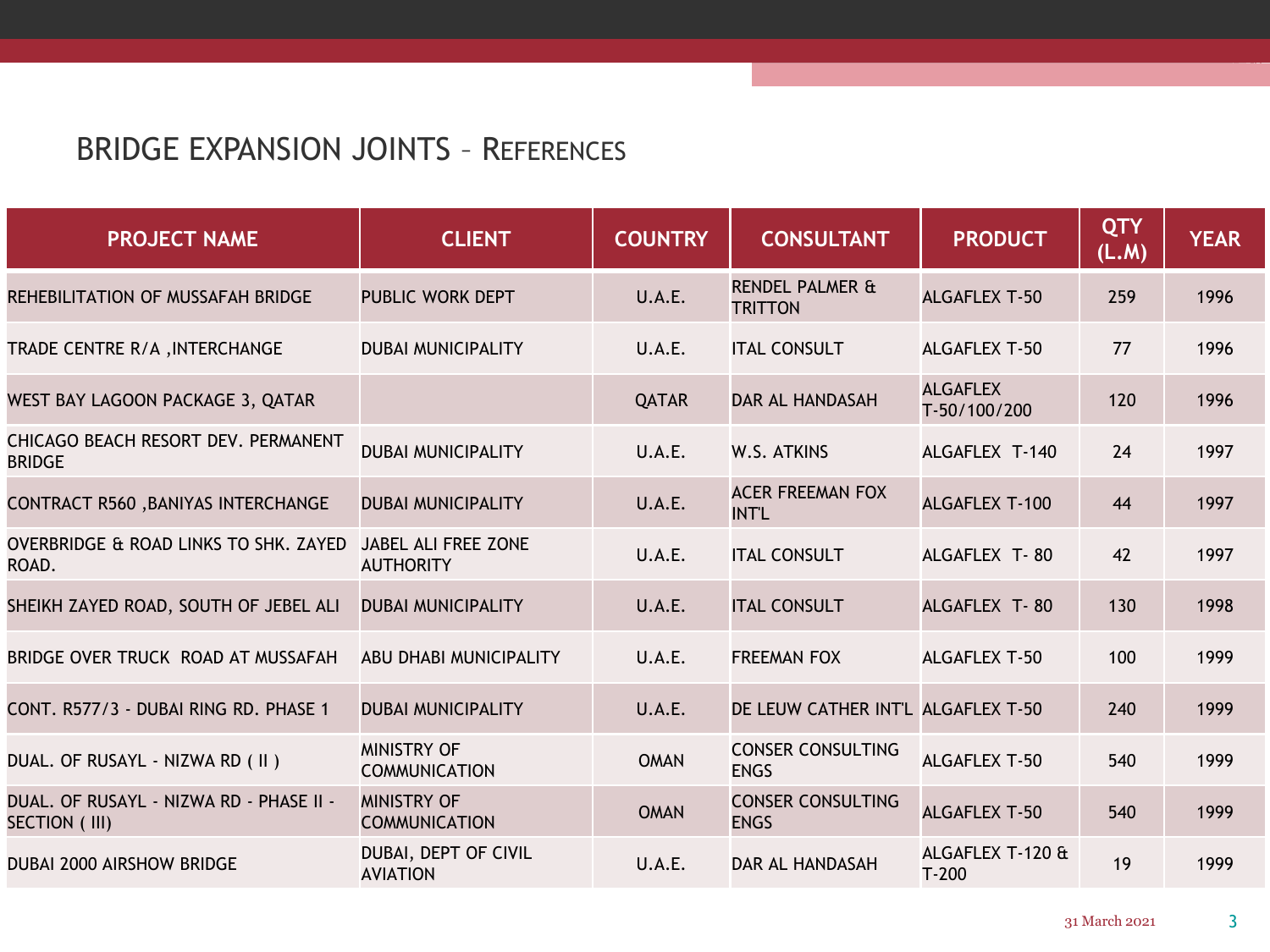| <b>PROJECT NAME</b>                                                         | <b>CLIENT</b>             | <b>COUNTRY</b> | <b>CONSULTANT</b>                  | <b>PRODUCT</b>                   | <b>QTY</b><br>(L.M) | <b>YEAR</b> |
|-----------------------------------------------------------------------------|---------------------------|----------------|------------------------------------|----------------------------------|---------------------|-------------|
| R675/1 DUBALINT'L AIRPORT ACCESS RDS                                        | <b>DUBAI MUNICIPALITY</b> | U.A.E.         | DE LEUW CATHER INT'L               | <b>ALGAFLEX T-80</b><br>/100/160 | 36                  | 1999        |
| SLOPE PROTECTION WORKS AT MUBAZZARA AL AIN MUNICIPALITY                     |                           | U.A.E.         | <b>CONSECO INT'L</b>               | <b>ALGAFLEX T-30</b>             | 16                  | 1999        |
| CONST. OF RD.& BRIDGE AT FALAJ HAZZA                                        | AL AIN MUNICIPALITY       | U.A.E.         | AHMED ABDEL WARITH ALGAFLEX T-30   |                                  | 250                 | 2000        |
| MW/1784 - AL SAWAH BRIDGE                                                   | <b>MILITARY WORKS</b>     | U.A.E.         | <b>TEBODIN</b>                     | ALGAFLEX T-80                    | 15                  | 2000        |
| R/A (275) WEST TO AIRPORT R/A                                               | AL AIN MUNICIPALITY       | U.A.E.         | <b>CONSECO INT'L</b>               | ALGAFLEX T-30                    | 265                 | 2000        |
| R577/1 - DUBAI RING ROAD PHASE 1                                            | <b>DUBAI MUNICIPALITY</b> | U.A.E.         | DE LEUW CATHER INT'L ALGAFLEX T-30 |                                  | 130                 | 2000        |
| TRUCK RD, CEMECT FACTORY TO MEZYAD                                          | AL AIN MUNICIPALITY       | U.A.E.         | <b>FREEMAN FOX INT'L</b>           | <b>ALGAFLEX T-80</b>             | 61                  | 2000        |
| R577/4 DUBAI RING RD. 1 AWIR BRIDGE                                         | <b>DUBAI MUNICIPALITY</b> | U.A.E.         |                                    | <b>ALGAFLEX T-100</b>            | 19                  | 2001        |
| R690 ACC. BRIDGE NEAR JAFZA GATE                                            | <b>DUBAI MUNICIPALITY</b> | U.A.E.         | <b>ITALCONSULT</b>                 | ALGAFLEX T-80                    | 26                  | 2001        |
| CONT. R 790 - BUKIDRA INTERCH.                                              | <b>DUBAI MUNICIPALITY</b> | <b>U.A.E.</b>  | DE LEUW CATHER<br><b>OVERSEAS</b>  | <b>ALGAFLEX</b><br>T-160/140/100 | 56                  | 2002        |
| IMP. & UPGRADING OF BRIDGES & CULVERTS MINISTRY OF PUBLIC WORKS<br>- GRP. 5 |                           | U.A.E.         | <b>FREEMAN FOX INT'L</b>           | ALGAFLEX T-80                    | 25                  | 2002        |
| MAINT. OF RDS. FAQA & ASH-SHWAIB                                            |                           | U.A.E.         | FREDERIC R. HARRIS,<br>INC.        | <b>ALGAFLEX T-80</b>             | 40                  | 2002        |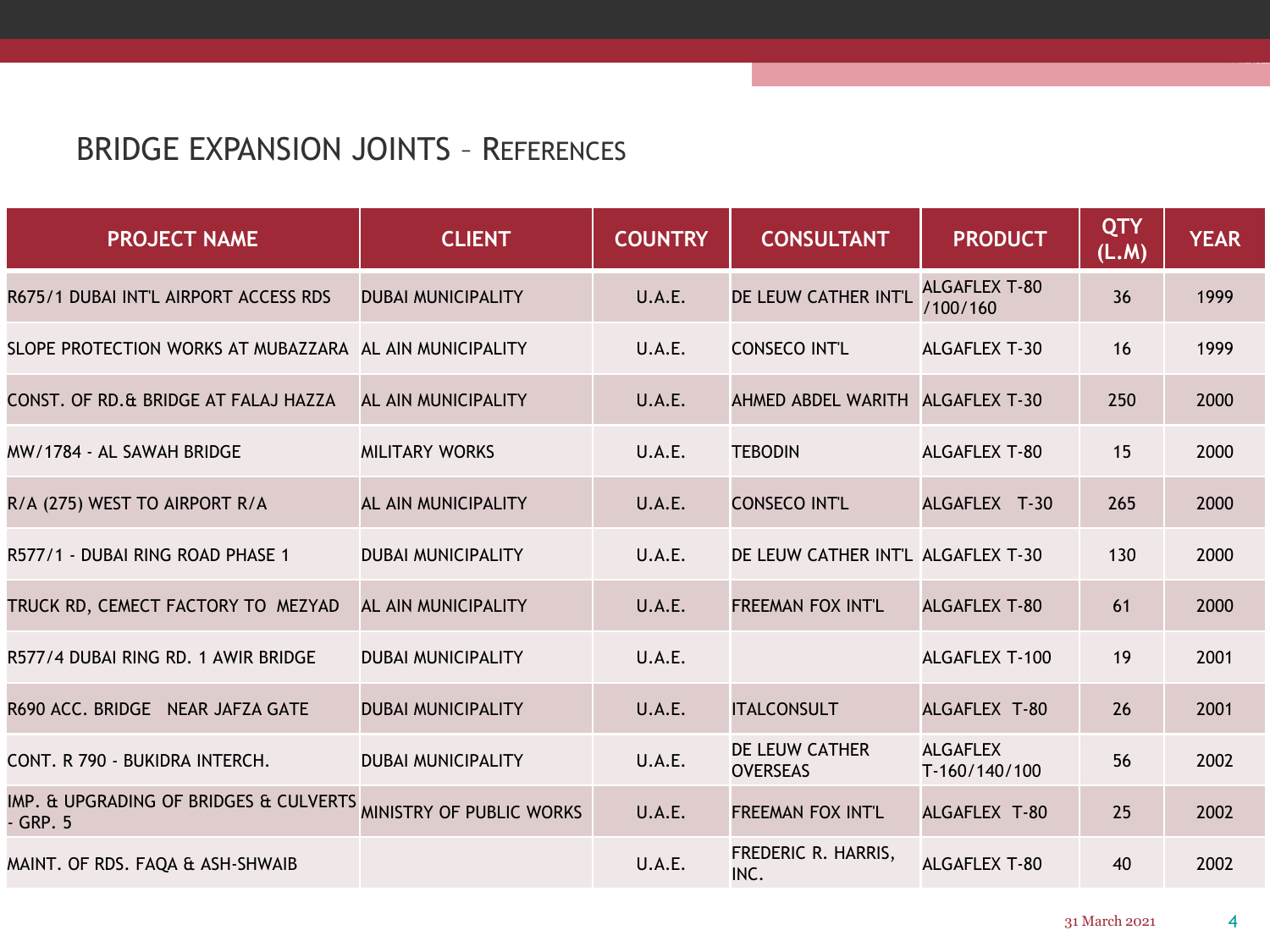| <b>PROJECT NAME</b>                                          | <b>CLIENT</b>                                     | <b>COUNTRY</b> | <b>CONSULTANT</b>                       | <b>PRODUCT</b>                      | <b>QTY</b><br>(L.M) | <b>YEAR</b> |
|--------------------------------------------------------------|---------------------------------------------------|----------------|-----------------------------------------|-------------------------------------|---------------------|-------------|
| R577/4 DUBAI RING ROAD - PHASE I                             | <b>DUBAI MUNICIPALITY</b>                         | U.A.E.         | DE LEUW CATHER<br><b>OVERSEAS</b>       | <b>ALGAFLEX T-100</b>               | 20                  | 2002        |
| <b>IDHN - TAWAIAN - DIBBA ROAD</b>                           | MINISTRY OF PUBLIC WORKS                          | U.A.E.         | GIBB LTD.                               | <b>ALGAFLEX T-80</b>                | 175                 | 2003        |
| R659/2-IMP. OF INTERCHANGE NO. 4                             | <b>DUBAI MUNICIPALITY</b>                         | <b>U.A.E.</b>  | <b>PARSONS DE LEUW</b><br><b>CATHER</b> | <b>ALGAFLEX</b><br>T-80/100/60 /200 | 186                 | 2003        |
| WIDENING OF RD. - INTER. 5 TO MAFRAQ                         | PUBLIC WORK DEPT                                  | U.A.E.         | PARKMAN CONSULT.<br>LTD.                | <b>ALGAFLEX T-50</b>                | 87                  | 2003        |
| AL AIN & MUSSAFAH INTERCHANGE                                | <b>ABU DHABI MUNICIPALITY</b>                     | U.A.E.         | <b>PARSONS DE LEUW</b><br><b>CATHER</b> | <b>ALGAFLEX</b><br>$T-100/T-160$    | 28                  | 2004        |
| CONT. 999. BRIDGES AT OFF. CITY                              | ABU DHABI MUNICIPALITY                            | U.A.E.         | FREDERIC R. HARRIS,<br>INC              | ALGAFLEX T-30 &<br>$T-120$          | 44                  | 2004        |
| THE GARDENS INTERCHANGE                                      | <b>NAKHEEL</b>                                    | U.A.E.         | PARSONS DE LEUW<br><b>CATHER</b>        | <b>ALGAFLEX</b><br>T-200/160        | 60                  | 2004        |
| JAP 006/C106 PALM JUMAIRAH MIDDLE<br><b>BRIDGES ON TRUNK</b> | <b>NAKHEEL</b>                                    | U.A.E.         | PARSONS DE LEUW<br><b>CATHER</b>        | ALGAFLEX T-50 /<br>T-120            | 128                 | 2005        |
| R747/2A-DUBAI INT'L AIRPORT PHASE 2                          | <b>DUBAI MUNICIPALITY</b>                         | U.A.E.         | <b>PARSONS DE LEUW</b><br><b>CATHER</b> | ALGAFLEX T-330 /<br>250 / 140 / 120 | 110                 | 2005        |
| MAINT. OF RDS. & BRIDGES AL AIN ZONE 2 -<br>Ш                | AL AIN MUNICIPALITY                               | U.A.E.         | <b>WS ATKINS</b>                        | <b>ALGAFLEX T-80</b>                | 360                 | 2005        |
| <b>MALL OF THE EMIRATES</b>                                  | <b>MAJID AL FUTTAIM</b><br><b>INVESTMENTS LLC</b> | <b>U.A.E.</b>  | <b>MAUNSELL</b>                         | ALGAFLEX T-80 /<br>250 / 330        | 66                  | 2005        |
| R757/2 - PALM ISLAND JUMEIRAH RD<br><b>CORRIDOR</b>          | <b>DUBAI MUNICIPALITY</b>                         | U.A.E.         | <b>PARSONS DE LEUW</b><br><b>CATHER</b> | ALGAFLEX T-120 /<br>140/250/330     | 180                 | 2005        |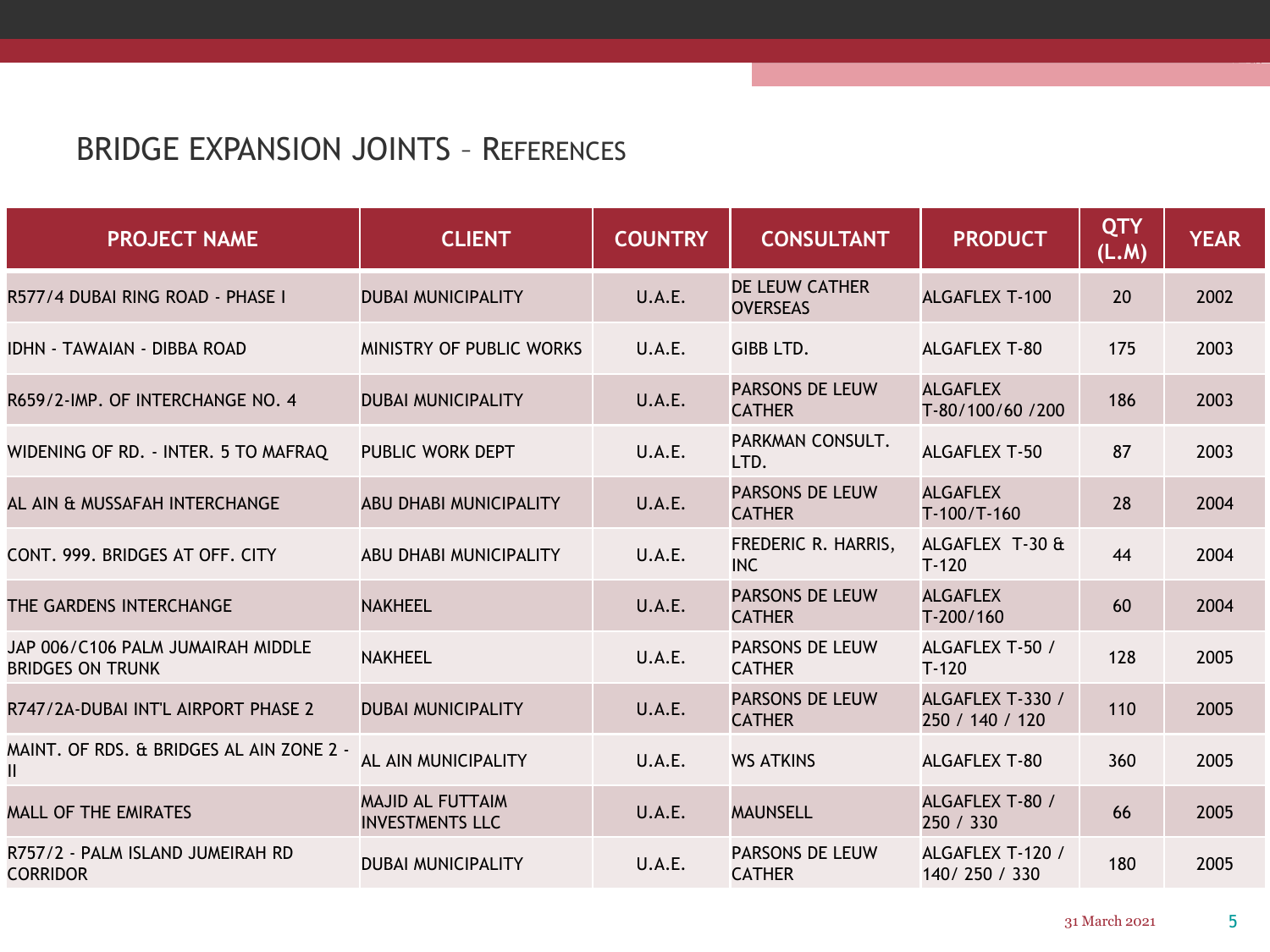| <b>PROJECT NAME</b>                               | <b>CLIENT</b>                                    | <b>COUNTRY</b> | <b>CONSULTANT</b>                            | <b>PRODUCT</b>                    | <b>QTY</b><br>(L.M) | <b>YEAR</b> |
|---------------------------------------------------|--------------------------------------------------|----------------|----------------------------------------------|-----------------------------------|---------------------|-------------|
| MAINT. FOR ROADS FOR GREATER AUH                  | <b>ABU DHABI MUNICIPALITY</b>                    | U.A.E.         | <b>HYDER CONSULTING</b>                      | ALGAFLEX T-80 &T-<br>160          | 198                 | 2005        |
| MAINTENANCE PROJECT 298/04                        |                                                  | U.A.E.         | <b>CANSULT LTD</b>                           | <b>ALGAFLEX T-80</b>              | $\overline{4}$      | 2005        |
| JUMEIRAH BEACH RES. MARINA BRG                    | <b>DUBAI PROPERTIES</b>                          | U.A.E.         | <b>HYDER CONSULTING</b>                      | ALGAFLEX T-150 &<br>T 50          | 51                  | 2006        |
| R 757/1A - PALM ISLAND INTERCHANGE                | <b>DUBAI MUNICIPALITY</b>                        | <b>U.A.E.</b>  | <b>PARSONS DE LEUW</b><br><b>CATHER</b>      | ALGAFLEX T-200 /<br>T-160 & T-120 | 70                  | 2006        |
| R 762 - DUBAI BYPASS PHASE III                    | <b>DUBAI MUNICIPALITY</b>                        | <b>U.A.E.</b>  | <b>WILBUR SMITH</b><br><b>ASSOCIATES</b>     | <b>ALGAFLEX T-120</b>             | 155                 | 2006        |
| ACC. LANE AT AL KHUWAIR INTERCHANGE               | <b>MUSCAT MUNICIPALITY</b>                       | <b>OMAN</b>    | <b>CONSER &amp; PARTNERS</b>                 | <b>ALGAFLEX T-50</b>              | 40                  | 2006        |
| THE PEARL QATAR CP/2-1 RD &<br><b>INFRA WORKS</b> | UNITED DEV. COMPANY                              | QATAR          | <b>PARSONS INT'L LTD</b>                     | <b>ALGAFLEX T-50</b>              | 88                  | 2006        |
| PALM JUMAIRAH INFRASTRUCTURE QUAY<br><b>WALL</b>  | <b>NAKHEEL</b>                                   | U.A.E.         | <b>PARSONS</b><br><b>BRINCKERHOFF</b>        | <b>ALGAFLEX T-140</b>             | 80                  | 2007        |
| <b>3RD BRIDGE CROSSING</b>                        | <b>WORKS DEPT EMIRATE OF</b><br><b>ABU DHABI</b> | <b>U.A.E.</b>  | <b>RENDEL PALMER &amp;</b><br><b>TRITTON</b> | <b>ALGAFLEX T-50</b>              | 93                  | 2007        |
| IMPROVEMENT OF AL SAFOUH AREA ROAD                | <b>ROADS &amp; TRANSPORT</b><br><b>AUTHORITY</b> | U.A.E.         | <b>PARSONS DE LEUW</b><br><b>CATHER</b>      | <b>ALGAFLEX T-330</b>             | 43                  | 2007        |
| <b>QATAR PRIMARY ROUTES, PACKAGE 1</b>            | STATE OF QATAR, PUBLIC<br><b>WORKS AUTHORITY</b> | QATAR          | <b>DAR AL HANDASAH</b>                       | <b>ALGAFLEX T-80</b>              | 176                 | 2007        |
| DUAL. OF SUHAR BURAIMI RD.                        | SULTANATE OF OMAN,<br>MINISTRY OF TRANSPORT      | <b>OMAN</b>    | NAT. ENGG. SERVICES,<br><b>PAKISTAN</b>      | <b>ALGAFLEX T-50</b>              | 1562                | 2007        |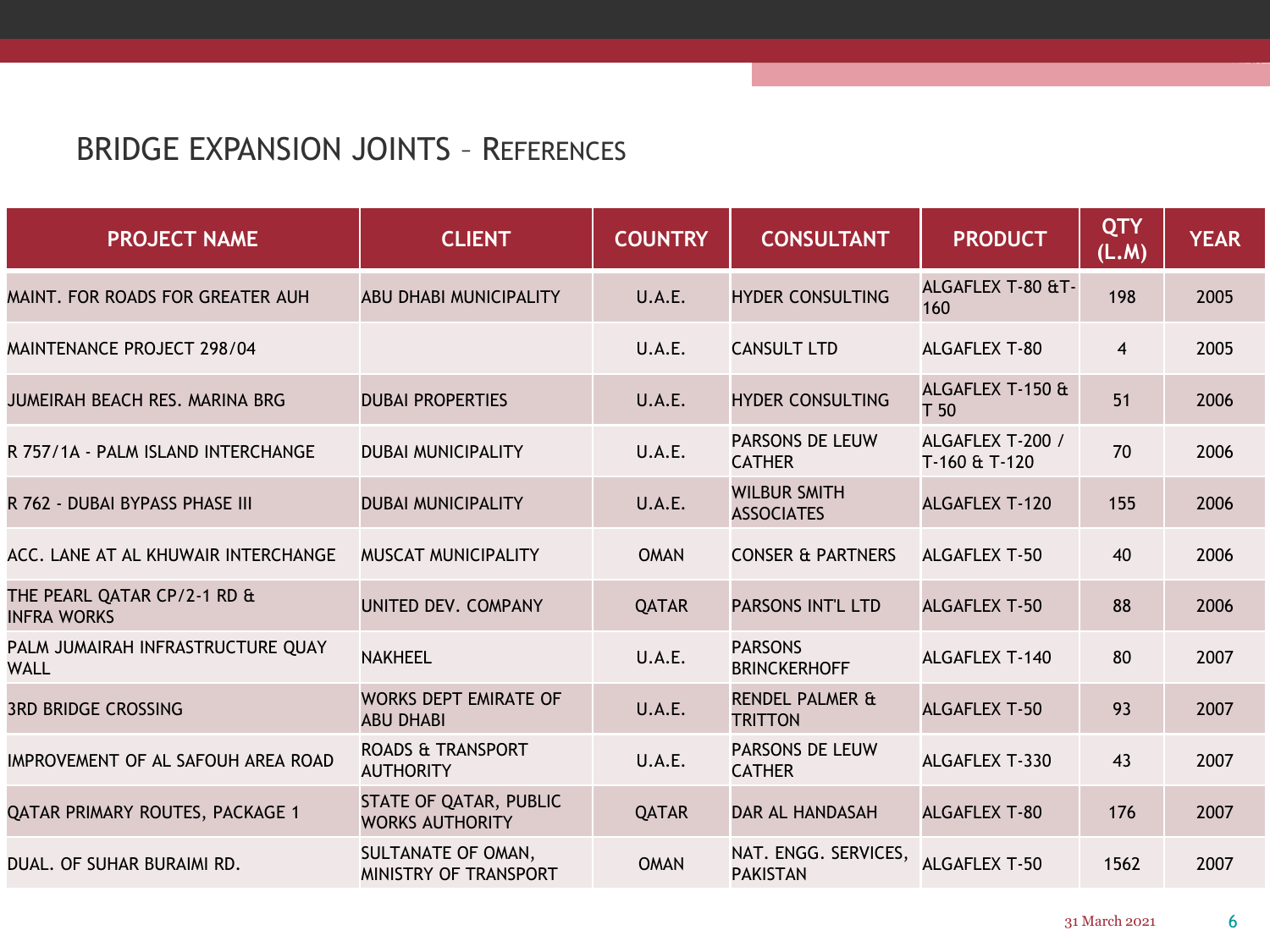| <b>PROJECT NAME</b>                                         | <b>CLIENT</b>                                    | <b>COUNTRY</b> | <b>CONSULTANT</b>                        | <b>PRODUCT</b>                                                   | <b>QTY</b><br>(L.M) | <b>YEAR</b> |
|-------------------------------------------------------------|--------------------------------------------------|----------------|------------------------------------------|------------------------------------------------------------------|---------------------|-------------|
| R800/5 RAS AL KHOR CROSSING CONT. 5                         | <b>ROADS &amp; TRANSPORT</b><br><b>AUTHORITY</b> | <b>U.A.E.</b>  | <b>PARSONS DE LEUW</b><br><b>CATHER</b>  | <b>ALGAFLEX</b><br>T-330/250/200/160<br>/140/120/100 & 50        | 374                 | 2007        |
| LA VILLE CONT. BUSINESS BAY PH.1&2                          | <b>DUBAI PROPERTIES</b>                          | U.A.E.         | <b>HALCROW</b>                           | <b>ALGAFLEX</b><br>T-330/200 & 140                               | 260                 | 2007        |
| DOHA EXP. WAY D-RING ROAD<br><b>INTERCHANGE PACK. 4</b>     | PUBLIC WORKS AUTH, ROADS<br><b>AFFAIRS</b>       | QATAR          | <b>ITAL CONSULT QATAR</b><br>BR.         | ALGAFLEX T-160,<br>ALGAFLEX, TX-270                              | 110                 | 2007 & 2014 |
| <b>DUBAI-FUJAIRAH FREEWAY - 1</b>                           | MINISTRY OF PUBLIC WORKS<br>& HOUSING            | <b>U.A.E.</b>  | <b>WILBUR SMITH</b><br><b>ASSOCIATES</b> | ALGAFLEX T-120 &<br>$T-80$                                       | 121                 | 2007        |
| R800/2A-DIRECTIONAL RAMPS AT WIMPY<br><b>INTERCHANGE</b>    | <b>ROADS &amp; TRANSPORT</b><br><b>AUTHORITY</b> | <b>U.A.E.</b>  | PARSONS DE LEUW<br><b>CATHER</b>         | <b>ALGAFLEX T-</b><br>330/TM-480                                 | 40                  | 2007        |
| R882/2-IMP. OF AL SAFOOH AREA ROAD<br>NETWORK ROADS R3 & R5 | <b>ROADS &amp; TRANSPORT</b><br><b>AUTHORITY</b> | U.A.E.         | <b>PARSONS DE LEUW</b><br><b>CATHER</b>  | ALGAFLEX T-200 &<br>$T-50$                                       | 131                 | 2007 & 2014 |
| UAE UNIV. NEW CAMPUS BRIDGE                                 | AL AIN MUNICIPALITY                              | <b>U.A.E.</b>  | <b>MAUNSELL</b><br><b>CONSULTANCY</b>    | ALGAFLEX T-260 /<br>160 & 100                                    | 38                  | 2007        |
| R800/3A RAS AL KHOR CROSSING                                | <b>ROADS &amp; TRANSPORT</b><br><b>AUTHORITY</b> | U.A.E.         | PARSONS DE LEUW<br><b>CATHER</b>         | <b>ALGAFLEX</b><br>TM-480/T330/250<br>/200/160/140/120<br>/80    | 365                 | 2007 & 2010 |
| R800/6 RAS AL KHOR CROSSING C6                              | <b>ROADS &amp; TRANSPORT</b><br><b>AUTHORITY</b> | U.A.E.         | <b>PARSONS DE LEUW</b><br><b>CATHER</b>  | <b>ALGAFLEX</b><br>T-330/250/200/160<br>/140/120/100 &<br>$T-50$ | 461                 | 2007        |
| R800/3B RAS AL KHOR CROSSING                                | <b>ROADS &amp; TRANSPORT</b><br><b>AUTHORITY</b> | <b>U.A.E.</b>  | PARSONS DE LEUW<br><b>CATHER</b>         | <b>ALGAFLEX</b><br>T-330/250/200/160<br>/140/100/80/50           | 479                 | 2008        |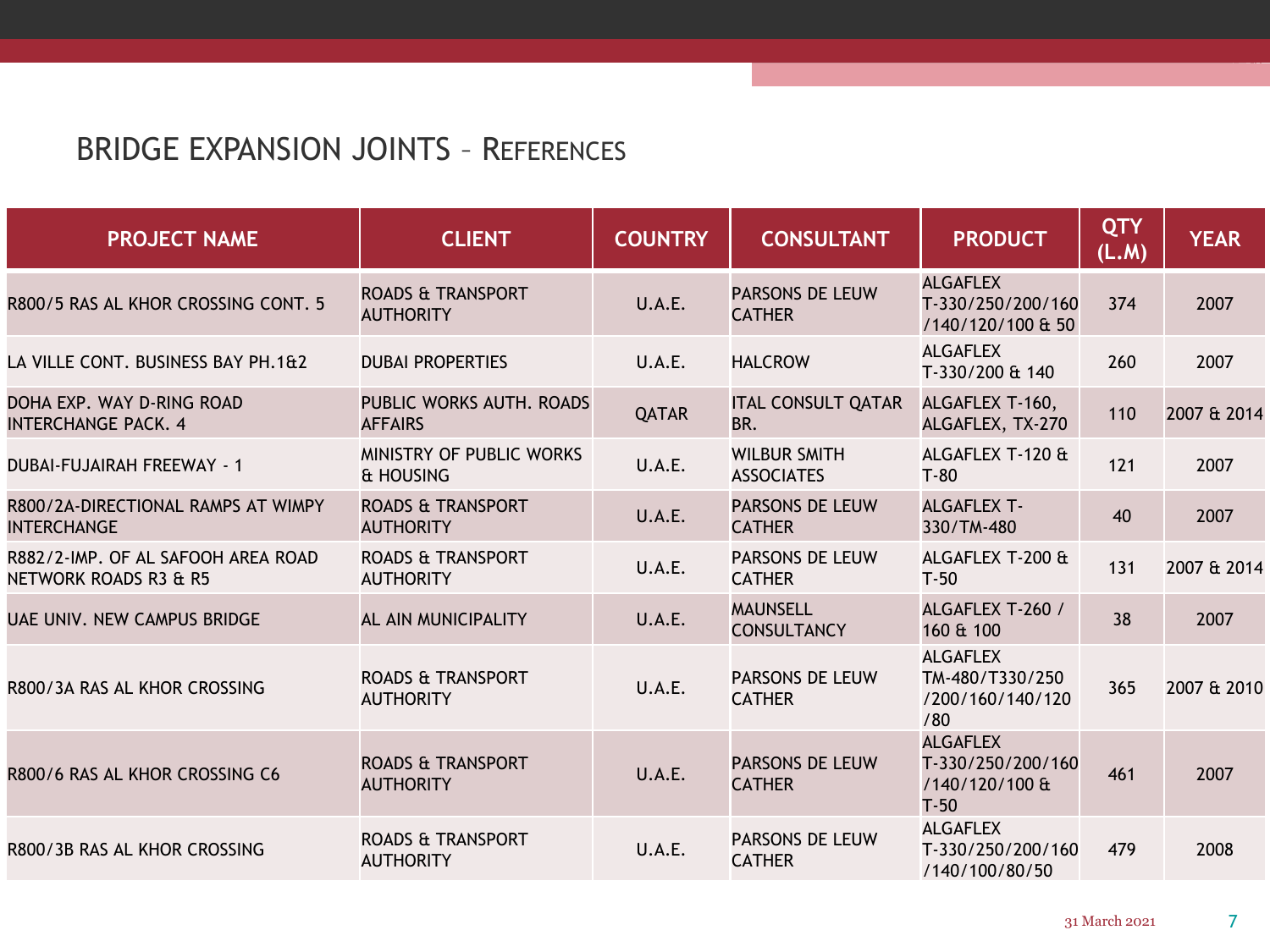| <b>PROJECT NAME</b>                                     | <b>CLIENT</b>                                     | <b>COUNTRY</b> | <b>CONSULTANT</b>                              | <b>PRODUCT</b>                               | <b>QTY</b><br>(L.M) | <b>YEAR</b>          |
|---------------------------------------------------------|---------------------------------------------------|----------------|------------------------------------------------|----------------------------------------------|---------------------|----------------------|
| 22ND FEB. & AL AMIR STR. UPGRADING                      | PUBLIC WORKS AUTH. ROADS<br><b>AFFAIRS</b>        | <b>QATAR</b>   | <b>CONSULTANCY</b><br><b>SERVICES DIVISION</b> | <b>ALGAFLEX</b><br>T-50/120/200 &<br>250     | 678                 | 2008                 |
| MINA AL ARAB - RAK (DJ/372)                             | <b>ROADS &amp; TRANSPORT</b><br><b>AUTHORITY</b>  | U.A.E.         | <b>HALCROW</b>                                 | <b>ALGAFLEX T-20</b>                         | 104                 | 2008                 |
| JXB050-JEBEL ALI                                        | DEPT OF CIVIL AVIATION                            | U.A.E.         | DAR AL HANDASAH                                | <b>ALGAFLEX T-50</b>                         | 62                  | 2008                 |
| P-122 TECOM ROADS IMP.                                  | DUBAI TECH. & MEDIA FREE<br><b>ZONE AUTHORITY</b> | U.A.E.         | <b>PARSONS DE LEUW</b><br><b>CATHER</b>        | <b>ALGAFLEX T-160</b>                        | 36                  | 2008                 |
| INNOVATIVE TRAFFIC CONG. ALLEV.                         | <b>ROADS &amp; TRANSPORT</b><br><b>AUTHORITY</b>  | U.A.E.         | <b>PARSONS DE LEUW</b><br><b>CATHER</b>        | <b>ALGAFLEX T-50</b>                         | 9                   | 2008                 |
| <b>BAHRAIN CITY CENTER INTERCH.</b>                     | KINGDOM OF BAHRAIN, MIN.<br>OF WORKS & HOUSING    | <b>BAHRAIN</b> | <b>PARSONS DE LEUW</b><br><b>CATHER</b>        | ALGAFLEX T-100 &<br>$T-160$                  | 26                  | 2008                 |
| QATAR PRIMARY ROUTES CONT. 2 & 3                        | STATE OF QATAR, PUBLIC<br><b>WORKS AUTHORITY</b>  | QATAR          | <b>DAR AL HANDASAH</b>                         | ALGAFLEX T-80 &<br>$T-100$                   | 976                 | 2008, 2010<br>& 2011 |
| <b>PJ340 PALM CRESCENT TUNNEL</b>                       | <b>NAKHEEL</b>                                    | U.A.E.         | <b>HALCROW</b>                                 | <b>ALGAFLEX T-100</b>                        | 20                  | 2008                 |
| <b>DUBAI MALL HOTEL</b>                                 | <b>EMAAR PROPERTIES</b>                           | <b>U.A.E.</b>  | <b>DP ARGHITECTS</b>                           | <b>ALGAFLEX T-160</b>                        | 44                  | 2008                 |
| <b>JXB052</b>                                           | DEPT OF CIVIL AVIATION                            | U.A.E.         | DAR AL HANDASAH                                | ALGAFLEX TM-440                              | 60                  | 2009                 |
| <b>INDUSTRIAL INTERCHANGE DOHA</b><br><b>EXPRESSWAY</b> | <b>ASHGHAL</b>                                    | QATAR          | <b>CONSULTANCY</b><br><b>SERVICES DIVISION</b> | <b>ALGAFLEX</b><br>T-50/100/160/250<br>& 330 | 172                 | 2009                 |
| R885 - COMPREHENSIVE IMP. OF ITTIHAD<br>RD.             | <b>ROADS &amp; TRANSPORT</b><br><b>AUTHORITY</b>  | U.A.E.         | <b>CANSULT</b>                                 | <b>ALGAFLEX</b><br>T-100/250 & 330           | 60                  | 2009                 |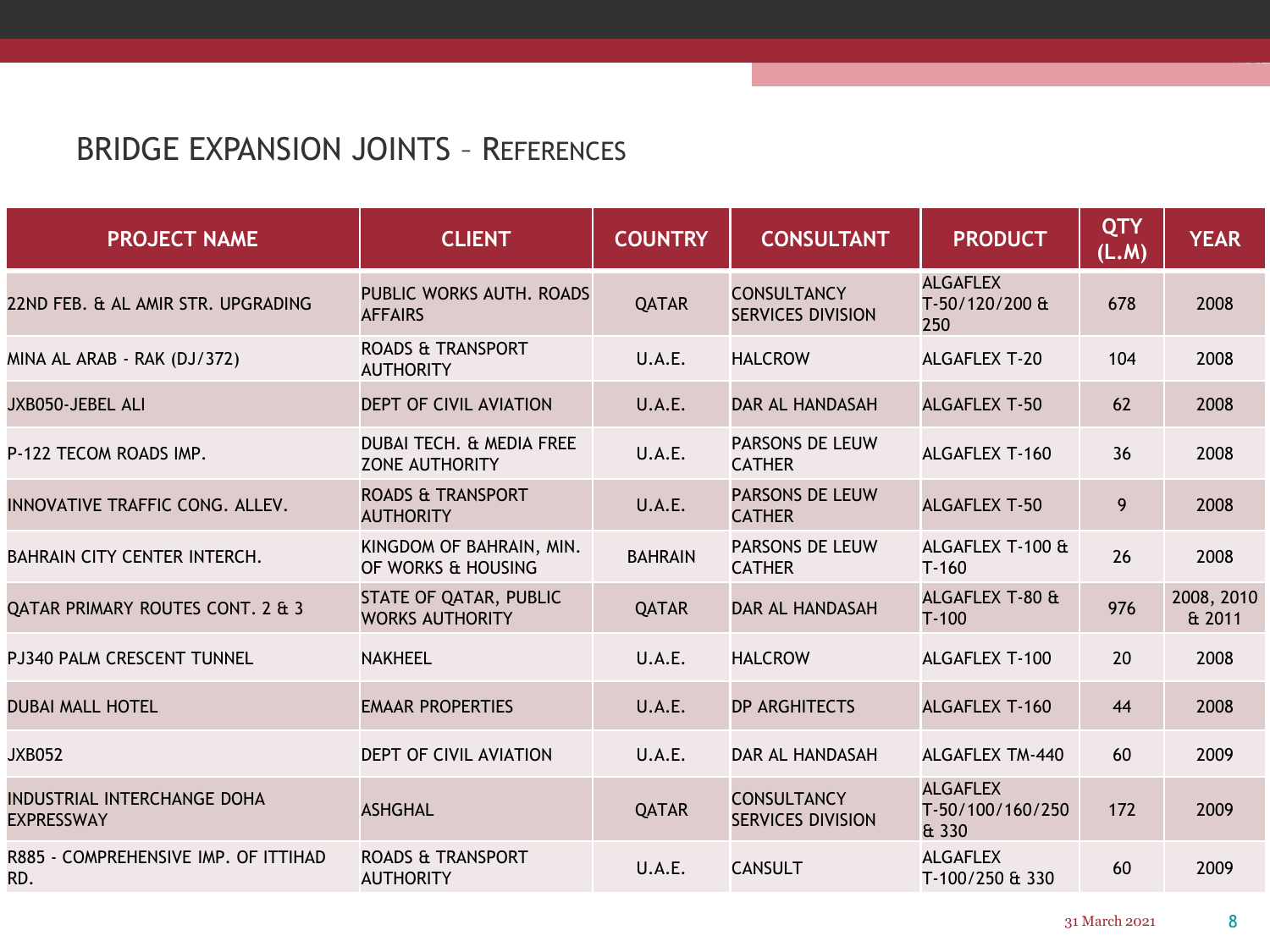| <b>PROJECT NAME</b>                                 | <b>CLIENT</b>                                                               | <b>COUNTRY</b> | <b>CONSULTANT</b>                        | <b>PRODUCT</b>                                                       | <b>QTY</b><br>(L.M) | <b>YEAR</b> |
|-----------------------------------------------------|-----------------------------------------------------------------------------|----------------|------------------------------------------|----------------------------------------------------------------------|---------------------|-------------|
| KING ABDUL AZIZ RD. PACKAGE 5                       | <b>GOVT. OF SHARJAH,</b><br>OF PUBLIC<br><b>DIRECTORATE</b><br><b>WORKS</b> | U.A.E.         | <b>HALCROW</b>                           | <b>ALGAFLEX</b><br>T-100/250 & 330                                   | 306                 | 2009 & 2015 |
| AL SOWWAH ISLAND BRIDGES                            | <b>MUBADALA</b>                                                             | U.A.E.         | <b>WS ATKINS</b>                         | ALGAFLEX T-120,<br>140, 160, 200, 250                                | 3326                | 2010 & 2011 |
| BRIDGE IN SAS AL NAKHEEL, MW-OU-233-<br>2009        | DEPARTMENT OF TRANSPORT                                                     | U.A.E.         | <b>AURECON</b>                           | <b>ALGAFLEX T-100</b>                                                | 53                  | 2010        |
| AL AIN AL RAWDA PALACE                              | <b>DEPT. OF MUNICIPAL</b><br>AFFAIRS, AL AIN                                | <b>U.A.E.</b>  | <b>CANSULT MAUNSELL</b><br><b>AECOM</b>  | <b>ALGAFLEX T-50</b>                                                 | 55                  | 2010        |
| <b>MAINT, OF FATHA BRIDGE</b>                       |                                                                             | <b>IRAQ</b>    | <b>RIHAB NINAWA</b>                      | <b>ALGAFLEX T-50</b>                                                 | 200                 | 2010        |
| <b>DUBAI FUJAIRAH FREEWAY CONTRACT 3</b>            | MINISTRY OF PUBLIC WORKS                                                    | U.A.E.         | <b>WILBUR SMITH</b><br><b>ASSOCIATES</b> | ALGAFLEX T-80 &<br>100                                               | 261                 | 2010        |
| R 902-1 EMIRATES ROADS                              | <b>ROADS &amp; TRANSPORT</b><br><b>AUTHORITY</b>                            | <b>U.A.E.</b>  | <b>WILBUR SMITH</b><br><b>ASSOCIATES</b> | <b>ALGAFLEX</b><br>T-80/140/200<br>TM400/480 & 560                   | 285                 | 2010        |
| R829/4-ACC. ARR. TO RASHIDIYA PARK                  | <b>ROADS &amp; TRANSPORT</b><br><b>AUTHORITY</b>                            | U.A.E.         | PARSONS DE LEUW<br><b>CATHER</b>         | <b>ALGAFLEX</b><br>T-50/80/120/<br>140/160/200/220/<br>250/270 & 330 | 351                 | 2010 & 2016 |
| R855/2 NAD AL SHIBA RACE COURSE DEV. 2A             | <b>ROADS &amp; TRANSPORT</b><br><b>AUTHORITY</b>                            | U.A.E.         | <b>AFCONS - AL BURJ</b>                  | <b>ALGAFLEX</b><br>T-100/140/200/330<br>TM480&560                    | 357                 | 2010        |
| AL RAHA CRB BRIDGES                                 | AL DAR PROPERTIES PJSC                                                      | U.A.E.         | <b>CANSULT MAUNSELL</b><br><b>AECOM</b>  | <b>ALGAFLEX</b><br>T-80/100/160                                      | 567                 | 2010        |
| <b>DUBAI WORLD CENTRAL PHASE I</b><br>JXBI/MISC/501 | <b>DUBAI WORLD CENTRAL</b><br>PHASE I JXBI/MISC/501                         | U.A.E.         | <b>DAR AL HANDASAH</b>                   | <b>ALGAFLEX T-140</b>                                                | 33                  | 2010        |
|                                                     |                                                                             |                |                                          |                                                                      | 31 March 2021       | 9           |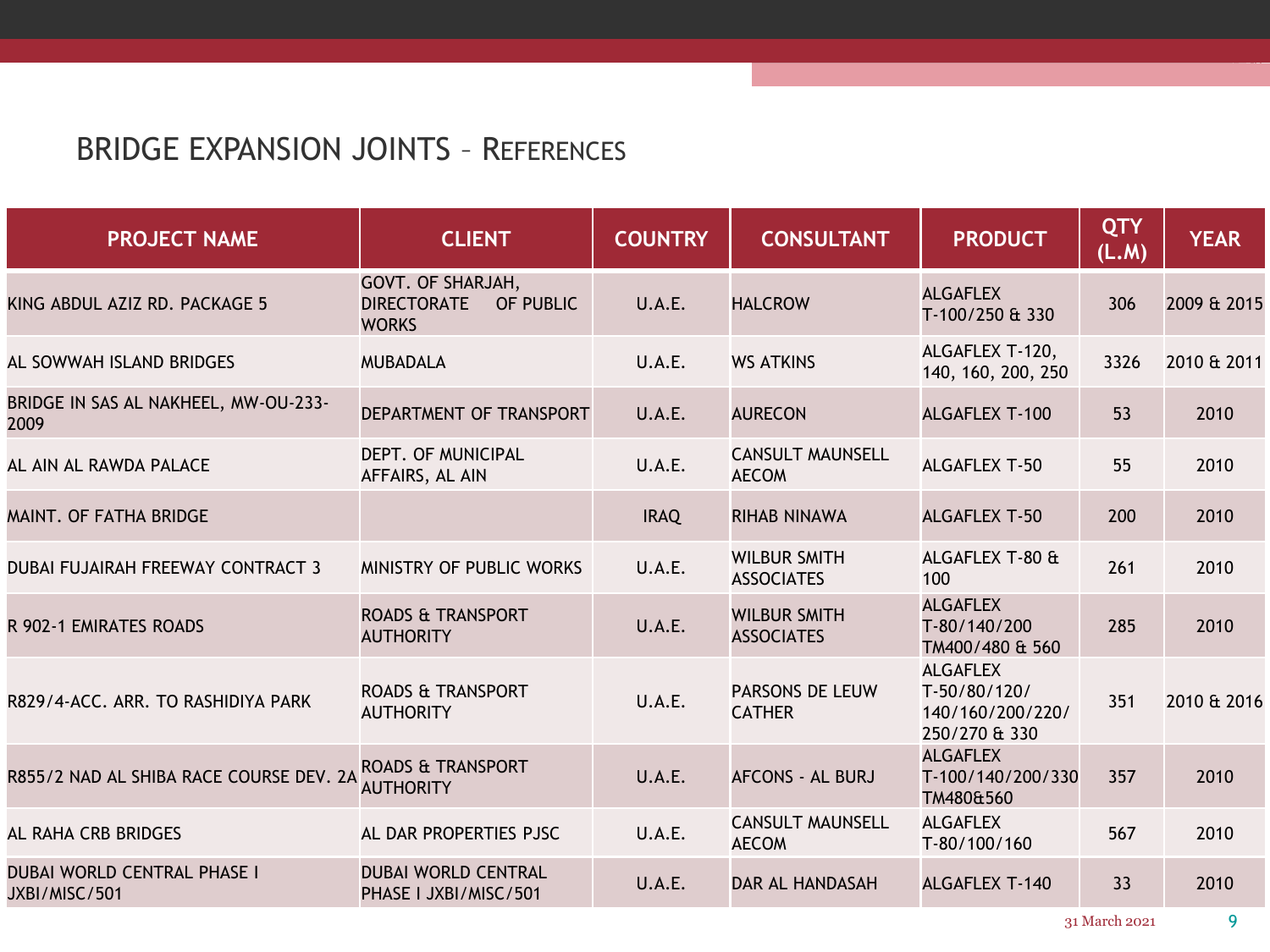| <b>PROJECT NAME</b>                                                    | <b>CLIENT</b>                                      | <b>COUNTRY</b> | <b>CONSULTANT</b>                                        | <b>PRODUCT</b>                                                         | <b>QTY</b><br>(L.M) | <b>YEAR</b>          |
|------------------------------------------------------------------------|----------------------------------------------------|----------------|----------------------------------------------------------|------------------------------------------------------------------------|---------------------|----------------------|
| <b>BRIDGE AT SAS AL NAKHEEL</b>                                        | DIRECTORATE OF MILITARY<br><b>WORKS</b>            | U.A.E          | <b>HALCROW</b>                                           | <b>ALGAFLEX T-100</b>                                                  | 53                  | 2011                 |
| <b>ISA TOWN GATE FLYOVER WORKS</b>                                     | KINGDOM OF BAHRAIN, MIN.<br>OF WORKS RDS. PROJECTS | <b>BAHRAIN</b> | <b>HYDER CONSULTING</b>                                  | ALGAMOD LW240,<br>320, 400 & 560                                       | 76                  | 2011                 |
| AL SOWWAH ISLAND BRIDGES                                               | <b>MUBADALA</b>                                    | U.A.E          | <b>WS ATKINS</b>                                         | <b>ARCH. JOINTS FWP75</b><br>& 150, FP75, 100 &<br>150, FLS100 & FP100 | 4878                | 2010, 2011<br>& 2014 |
| AL RAHA BEACH DEV. WP1501                                              | AL DAR PROPERTIES PJSC                             | U.A.E          | <b>MOTT MACDONALD</b>                                    | ALGAFLEX T-80 &<br>120                                                 | 48                  | 2011                 |
| <b>CLEVELAND CLINIC</b>                                                | <b>MUBADALA</b>                                    | U.A.E          | FLUOR MIDEAST LTD.                                       | ALGAFLEX TX 140 &<br><b>ARCH. JOINTS FWP</b><br>150, FLS-100           | 733                 | 2012 & 2014          |
| SHK. ZAYED DESERT LEARNING CENTRE                                      | AL AIN WILDLIFE PARK &<br><b>RESORT</b>            | U.A.E          | <b>HYDER CONSULTING</b>                                  | <b>ALGAFLEX TX-50</b>                                                  | 10 <sup>°</sup>     | 2012                 |
| DOHA EXPRESSWAY - PACKAGE 6                                            | <b>ASHGHAL</b>                                     | QATAR          | PARSONS INT'L LTD                                        | <b>ALGAFLEX TX-160</b>                                                 | 127                 | 2013                 |
| AL NAHDA UNDERPASS                                                     | <b>ROADS &amp; TRANSPORT</b><br><b>AUTHORITY</b>   | U.A.E          | <b>ROADS &amp; TRANSPORT</b><br>AUTHORITY, DUBAI         | <b>ALGAFLEX TX-50</b>                                                  | 82                  | 2013                 |
| R881/2C IMPROVEMENT OF PARALLEL<br><b>ROADS</b>                        | <b>ROADS &amp; TRANSPORT</b><br><b>AUTHORITY</b>   | U.A.E.         | PARSONS DE LEUW<br><b>CATHER OVERSEAS</b>                | ALGAFLEX T100,<br>140, 160, 200, 250,<br>330 & TN400                   | 388                 | 2013                 |
| MAINTENACE, REHABILITATION WORK FOR<br>ABU DHABI STRATEGIC ROAD ZONE 1 | <b>ROADS &amp; TRANSPORT</b><br><b>AUTHORITY</b>   | U.A.E          | <b>PARSONS</b><br><b>INTERNATIONAL</b><br><b>LIMITED</b> | ALGAFLEX TX 80, TX<br>100                                              | 20                  | 2013                 |
| <b>MKALLES INTERCHANGE</b>                                             | <b>CDR</b>                                         | <b>LEBANON</b> | DAR AL HANDASAH /<br><b>MTCC</b>                         | FPC ITALY,<br><b>FINGERJOINTS P4</b><br>200                            | 28                  | 2013                 |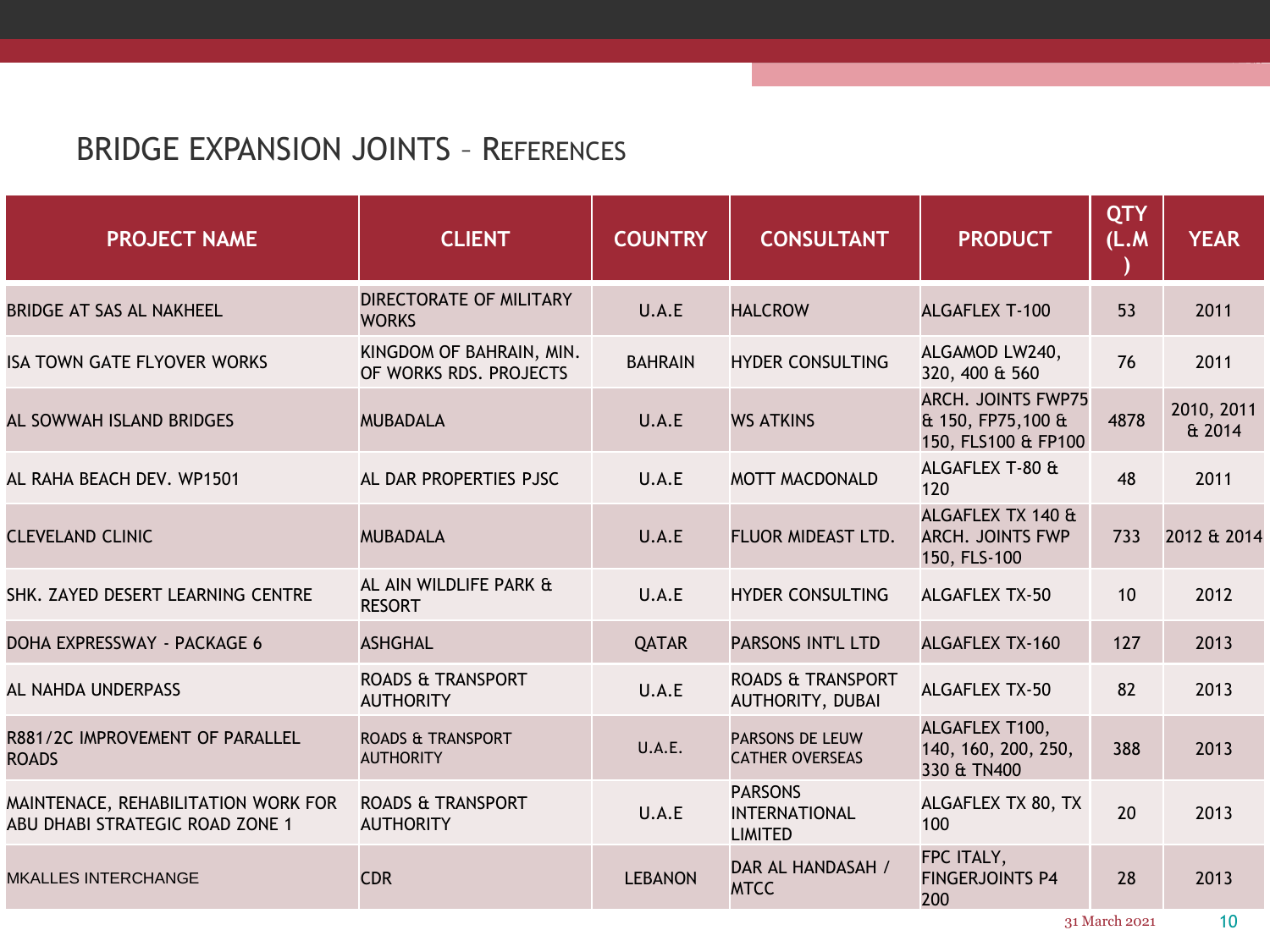| <b>PROJECT NAME</b>                                                                                                   | <b>CLIENT</b>                                    | <b>COUNTRY</b> | <b>CONSULTANT</b>                                           | <b>PRODUCT</b>                                                   | <b>QTY</b><br>(L.M) | <b>YEAR</b> |
|-----------------------------------------------------------------------------------------------------------------------|--------------------------------------------------|----------------|-------------------------------------------------------------|------------------------------------------------------------------|---------------------|-------------|
| <b>AL HILAL BANK</b>                                                                                                  | <b>AL HILAL BANK</b>                             | U.A.E          | <b>DESIMONE CONSULTING</b><br>ENG./SEREX INT'L              | <b>ARCH. EXPANSION</b><br>JOINTS AFE-FP-125,<br><b>FLS-100</b>   | 171                 | 2014        |
| KHALID LAGOON ACCESS BRIDGE TO ISLAND GOVT. OF SHARJAH                                                                |                                                  | U.A.E          | <b>HALCROW</b>                                              | <b>ALGAFLEX TD 50</b>                                            | 16                  | 2014        |
| LUSAIL EXPESSWAY PACKAGE 1 LINK ROADS<br>TO THE PEARL QATAR P003 - NORTH &<br><b>SOUTH COASTAL BRIDGE</b>             | <b>ASHGHAL</b>                                   | QATAR          | ASHGHAL/HYUNDAI                                             | LG3 240 MM & LG2<br><b>160 MM</b>                                | 316                 | 2014        |
| LUSAIL EXPRESSWAY PROJECT P003 AL<br>WAHDA INTERCHANGE & ONAIZA<br><b>INTERCHANGE</b>                                 | <b>ASHGHAL</b>                                   | QATAR          | CDM SMITH/JEFFERSON 240 MM & LG2 160                        | LG4 320 MM, LG3<br><b>MM</b>                                     | 97.30               | 2014        |
| MAINT & REHABILITATION OF ASSET<br>MANAGEMENT FOR THE EMIRATES OF ABU<br>DHABI STRATEGIC ROAD-NORTH SECTOR            | DEPARTMENT OF TRANSPORT                          | U.A.E          | PARSONS/PLUS<br><b>PAINTINGS</b>                            | ALGAFLEX TX 80,<br>100, 180                                      | 80                  | 2014        |
| <b>COMPREHENSIVE IMPROVEMENT OF</b><br>PAALLEL ROAD, PHASE 2D                                                         | <b>ROADS &amp; TRANSPORT</b><br><b>AUTHORITY</b> | U.A.E          | <b>PARSONS</b>                                              | ALGAFLEX T100,<br>T330                                           | $\overline{4}$      | 2014        |
| JEBEL ALI TERMINAL 4 PHASE 1, DUBAI                                                                                   | <b>DP WORLD</b>                                  | U.A.E          | <b>HALCROW</b>                                              | ALGAFLEX TX 140,<br>270                                          | 76                  | 2015        |
| AL NUJOOM SUN (SUHAIL) THURAYA ISLAND<br>EXTERNAL ROAD AND TWO BRIDGES AT AL AL HANOO REAL ESTATE<br>HAMRIYA, SHARJAH |                                                  | U.A.E          | <b>ENG. ADNAN SAFFARIN</b>                                  | ALGAFLEX TX 80,<br>140 &<br><b>MODULAR JOINT</b><br>TYPE HJ-M160 | 26<br>26            | 2015        |
| BRIDGE MAINTENANCE PROJECT, LEBANON -----                                                                             |                                                  | <b>LEBANON</b> | MTCC - MEDITERRANEAN 80, 700/320, 330,<br>TRAD. & CONT. CO. | ALGAFLEX TX 140,<br>270, 220, 160, 120,<br>100, 80, 50           | 809                 | 2015        |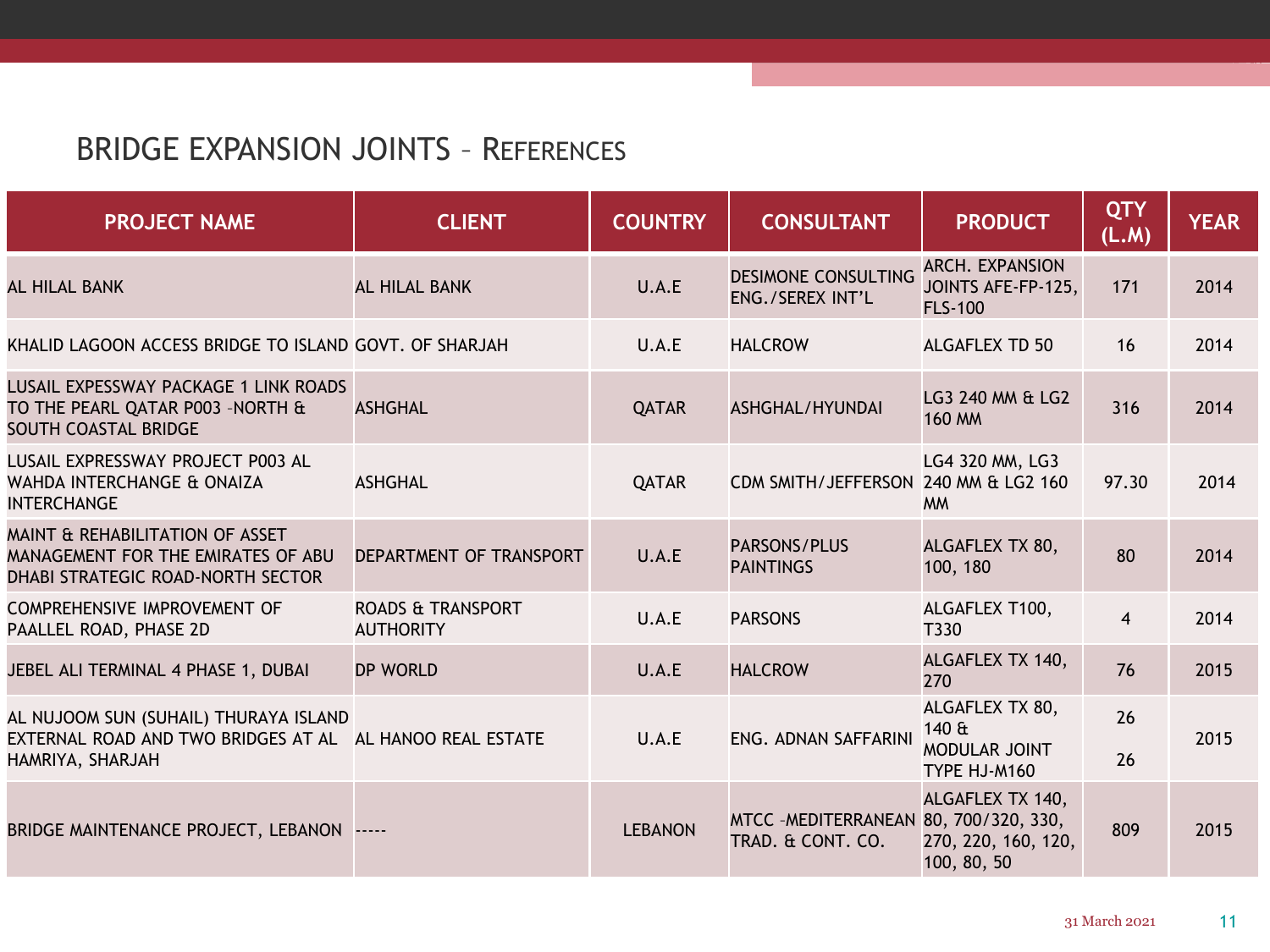| <b>PROJECT NAME</b>                                                                                                                        | <b>CLIENT</b>                                     | <b>COUNTRY</b> | <b>CONSULTANT/</b><br><b>CONTRACTOR</b>         | <b>PRODUCT</b>                     | <b>QTY</b><br>(L.M) | <b>YEAR</b>    |
|--------------------------------------------------------------------------------------------------------------------------------------------|---------------------------------------------------|----------------|-------------------------------------------------|------------------------------------|---------------------|----------------|
| R777/3C2 IMPROVEMENT TO WAFI<br><b>INTERCHANGE</b>                                                                                         | <b>ROADS &amp; TRANSPORT</b><br><b>AUTHORITY</b>  | U.A.E          | <b>PARSONS</b>                                  | <b>ALGAFLEX TX 120</b>             | 7.30                | 2015 &<br>2016 |
| PROJECT 91-2015 CENTRAL FOR WADI NAQI _____<br>(AL HASA BRIDGE)                                                                            |                                                   | <b>JORDAN</b>  | <b>ABU SHRIEK CONT</b>                          | <b>ALGAFLEX TX 80</b>              | 30                  | 2016           |
| RA/222 PROJECT MK-15-03 BRIDGE AND<br>OTHER SERVICES AT GULF ST. ON ALBIDDA  -----<br><b>ROUNDABOUT</b>                                    |                                                   | <b>KUWAIT</b>  | AL MUSHRIF CONT                                 | <b>MODULAR JOINT 160</b>           | 130                 | 2016           |
| TENDER MP/ RA/238 - ROADS, BRIDGES,<br>STORM WATER, DRAINAGE, SEWERS AND<br>OTHER SERVICES FOR ROADS CONNECTING<br>MINA ABDULLAH AND WAFRA |                                                   | <b>KUWAIT</b>  | AL MUSHRIF CONT                                 | <b>ALGAFLEX TX</b><br>100,120, 160 | 508                 | 2016           |
| ANNUAL PERIODIC MAINTENANCE PROJECT<br>AT DIFFERENT LOCATION IN UAE (SHAAM -<br>RAK)                                                       | MINISTRY OF PUBLIC WORKS<br><b>RAS AL KHAIMAH</b> | U.A.E          |                                                 | <b>ALGAFLEX TX 120</b>             | 14                  | 2016           |
| REHABILITATION AND ASSET MANAGEMENT<br>FOR THE MAIN ROADS ABU DHABI REGION- DOT<br><b>NORTH SECTOR</b>                                     |                                                   | U.A.E          | <b>SALFO</b><br>ENGINEERING/DELMA<br>& GHANTOOT | ALGAFLEX TX 80,<br>100, 160, 180   | 80                  | 2016           |
| RA/263 AL GHOUSE ROAD FROM 5TH TO 6TH<br>RING ROAD, KUWAIT                                                                                 | MINISTRY OF PUBLIC WORKS,<br><b>KUWAIT</b>        | <b>KUWAIT</b>  | <b>EGIS INTERNATIONAL</b>                       | MODULAR JOINT 80,<br>160 & 240 MM  | 287.60              | 2016           |
| M1009-B1-ROUTINE MAINTENANCE<br>STRUCTURES, DUBAI                                                                                          | <b>RTA</b>                                        | U.A.E          | ----                                            | <b>ALGAFLEX TX 180</b>             | 10                  | 2016           |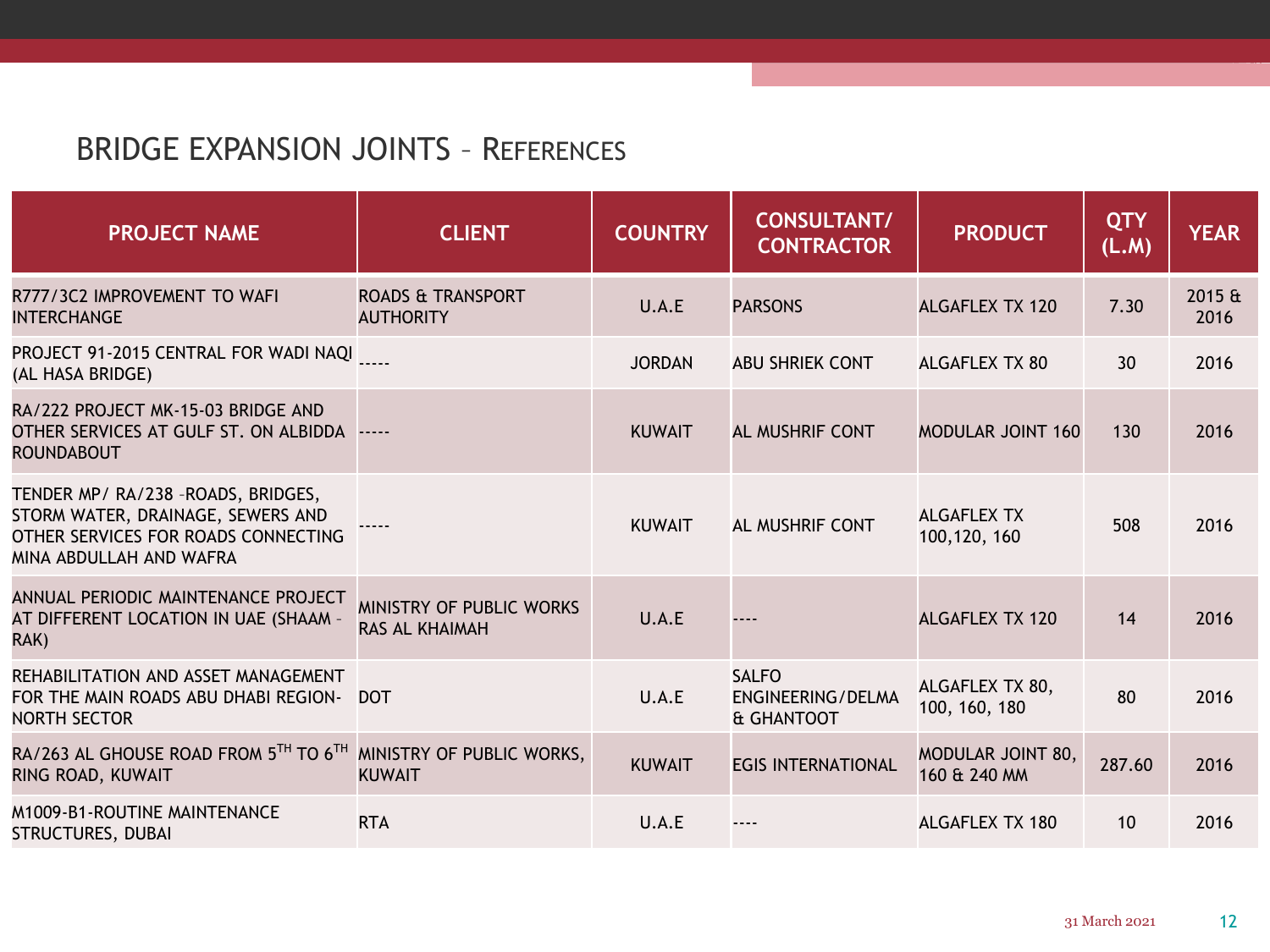| <b>PROJECT NAME</b>                                                                             | <b>CLIENT</b>                                   | <b>COUNTRY</b> | <b>CONSULTANT/</b><br><b>CONTRACTOR</b>                                     | <b>PRODUCT</b>                                      | <b>QTY</b><br>(L.M) | <b>YEAR</b>    |
|-------------------------------------------------------------------------------------------------|-------------------------------------------------|----------------|-----------------------------------------------------------------------------|-----------------------------------------------------|---------------------|----------------|
| DEVELOPMENT AND UPGRADE OF AL<br>ITTIHAD - TAWEEN ROAD SECOND STAGE)<br>E311                    | MINISTRY OF PRESIDENTIAL<br><b>AFFAIRS</b>      | U.A.E          | <b>DORSCH GRUPPE</b>                                                        | <b>ALGAFLEX TX 80</b>                               | 100                 | 2016           |
| AMAS WEST LINK BRIDGE, BAHRAIN                                                                  | <b>MOW - KINGDOM OF BAHRAIN</b>                 | <b>BAHRAIN</b> | <b>PARSONS OVERSEAS</b><br>LTD.                                             | ALGAFLEX TX 80 &<br>140                             | 99                  | 2016           |
| LUSAIL EXPRESSWAY PROJECT P003 AL<br>WAHDA INTERCHANGE & ONAIZA<br><b>INTERCHANGE</b>           | <b>ASHGHAL</b>                                  | <b>QATAR</b>   | <b>CDM SMITH/HYUNDAI</b>                                                    | <b>MODULAR JOINT</b><br>320, 240 & 160 MM           | 97.30               | 2016           |
| MAINT & REHA. & ASSET MANAGEMENT FOR DEPT OF MUNCIPAL AFFAIRS<br><b>MAINLAND SOUTH</b>          | & TRANSPORT                                     | U.A.E          | AL SAHRAA GEN. CONT.                                                        | ALGAFLEX TX 80 &<br>100, 140, 160, 220,<br>270, 330 |                     | 2017           |
| MAINT & REHA. & ASSET MANAGEMENT FOR DEPT OF MUNCIPAL AFFAIRS<br><b>MAINLAND NORTH</b>          | & TRANSPORT                                     | U.A.E          | ABU DHABI GEN. TRANS.<br><b>CONT</b>                                        | ALGAFLEX TX 80 &<br>100, 140, 160, 220,<br>270, 330 | 20                  | 2017           |
| AL BAYT STADIUM, QATAR                                                                          | <b>ASPIRE ZONE</b>                              | QATAR          | DAR AL HANDESAH-<br><b>QATAR (GALFAR-SALINI</b><br>(JV)                     | <b>ALGA FAR EAST</b>                                | 5641                | 2017           |
| LULU AT AL RAHA BEACH DEV., AUH                                                                 | <b>ICT INTERNATIONAL</b>                        | U.A.E          | <b>PARSONS</b><br><b>INTERNATIONAL</b><br>LIMITED- AUH (NPC-<br>TROJAN(JV)) | <b>ALGAFLEX TX 80</b>                               | 30                  | 2017           |
| SH. JABER AL AHMED AL SUBAH HIGHWAY<br>UPGRADE PROJECT (ALBA & NUWAIDRAT<br><b>INTERCHANGE)</b> | KINGDOM OF BAHRAIN,<br><b>MINISTRY OF WORKS</b> | <b>BAHRAIN</b> | <b>PARSONS GLOBAL</b><br><b>SERVICES LTD./NASS</b><br><b>CONT</b>           | ALGAFLEX TX 120,<br>180, 220, 270, 330              | 233                 | 2017 &<br>2018 |
| R/488 JEBEL ALI INTERCHANGE 4, 7 & 9 &<br><b>OUD METHA</b>                                      | <b>RTA</b>                                      | U.AE.          | PARSONS/ WAAGNER<br><b>BIRO</b>                                             | <b>ALGAFLEX TX</b><br>100,120                       | 146                 | 2018           |
| SHK, MOH'D BIN ZAYED ROAD IC 60                                                                 | <b>RTA</b>                                      | U.AE.          | PARSONS/ WAAGNER<br><b>BIRO</b>                                             | ALGAFLEX TX 120,<br><b>TX 330</b>                   | 52                  | 2018           |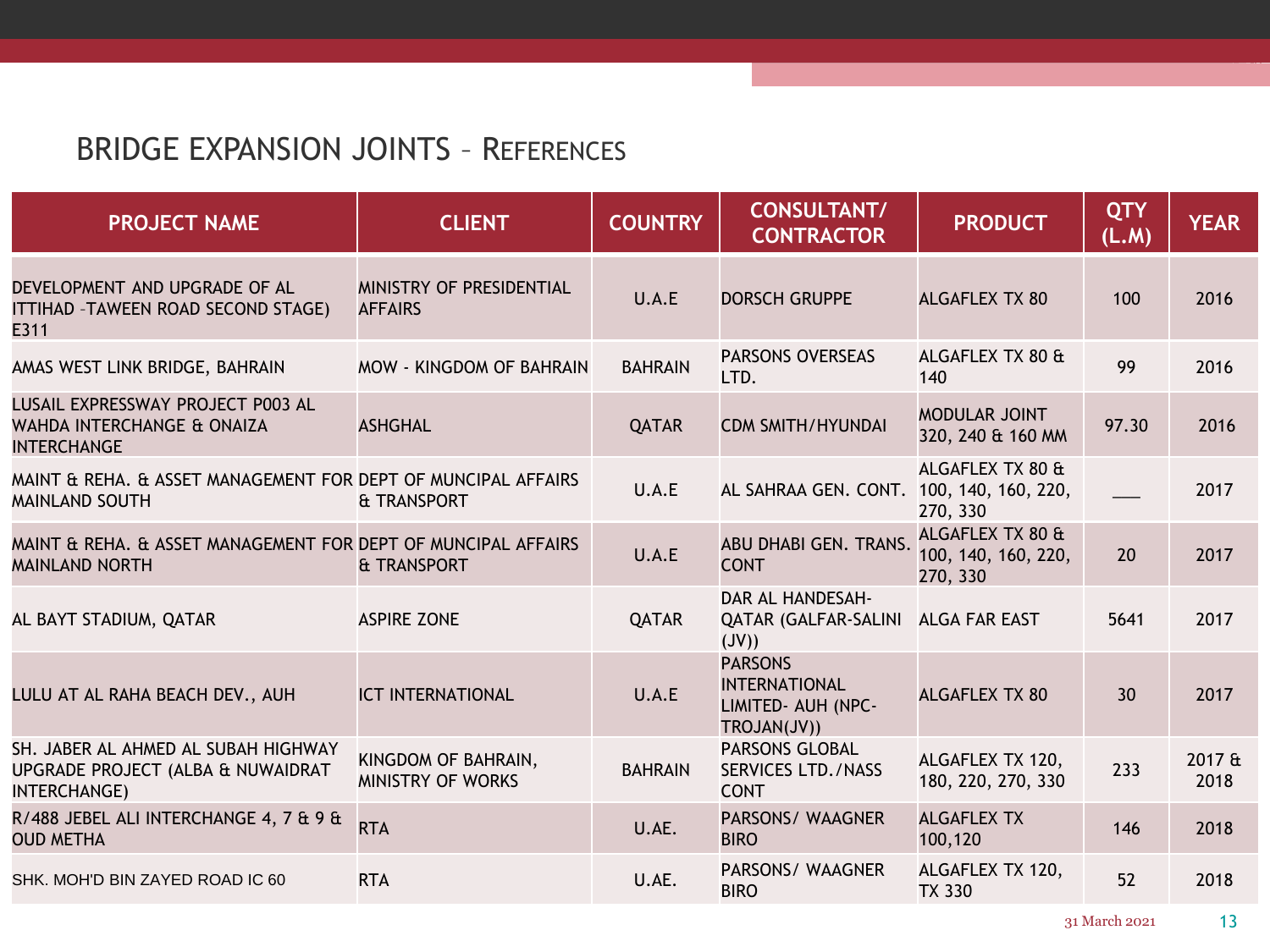| <b>PROJECT NAME</b>                                                              | <b>CLIENT</b>                                                        | <b>COUNTRY</b> | <b>CONSULTANT/</b><br><b>CONTRACTOR</b>                           | <b>PRODUCT</b>                                             | <b>QTY</b><br>(L.M) | <b>YEAR</b> |
|----------------------------------------------------------------------------------|----------------------------------------------------------------------|----------------|-------------------------------------------------------------------|------------------------------------------------------------|---------------------|-------------|
| JAL EL DIB OVERPASSES                                                            | <b>CDR</b>                                                           | <b>LEBANON</b> | DAR AL HANDASAH /<br><b>MTCC</b>                                  | FPC ITALY,<br><b>FINGERJOINTS P4</b><br>200                | 66                  | 2018        |
| R747-2A-MAINTENANCE                                                              | <b>RTA</b>                                                           | U.AE.          | PARSONS/ WAAGNER<br><b>BIRO</b>                                   | <b>ALGAFLEX TX</b><br>270,330                              | 66                  | 2019        |
| IC 60 - MAINTENANCE                                                              | <b>RTA</b>                                                           | U.AE.          | PARSONS/ WAAGNER<br><b>BIRO</b>                                   | <b>ALGAFLEX TX 120</b>                                     | 30                  | 2019        |
| R659/2 - MAINTENANCE                                                             | <b>RTA</b>                                                           | U.AE.          | PARSONS/ WAAGNER<br><b>BIRO</b>                                   | <b>ALGAFLEX TX</b><br>120,220                              | 44                  | 2019        |
| EXTERNAL ROADS & BRIDGES FOR CITY<br>CENTRE AL ZAHIA (PACKAGE 1,2,3)             | <b>MAJID AL FUTTAIM/SRTA</b>                                         | U.AE.          | PARSONS / CCC                                                     | ALGAFLEX TX 140,<br>180, 220, 250, 270,<br>400, 700        | 152                 | 2019        |
| R272/6 IC 6 - MAINTENANCE                                                        | <b>RTA</b>                                                           | U.AE.          | PARSONS/ WAAGNER<br><b>BIRO</b>                                   | <b>ALGAFLEX TX 100</b>                                     | 25                  | 2019        |
| TDM ZABEEL EXPANSION CAR PARK ROAD<br><b>CONNECTION &amp; RETAIL LIK BRIDGES</b> | <b>EMAAR PROPERTIES</b>                                              | U.AE.          | CH <sub>2</sub> M/DBB<br><b>CONTRACTING</b>                       | <b>ARCH. EXPANSION</b><br>JOINTS, FCs100,<br>FP100, FCs125 | 81                  | 2019        |
| WIDENING OF SHK. KHALIFA BIN SALMAN<br><b>HIGHWAY BAHRAIN</b>                    | MINISTRY OF WORK<br>MUNICIIPALITY AFFAIRS &<br><b>URBAN PLANNING</b> | <b>BAHRAIN</b> | EURO GROUP/<br><b>ALGHANIM</b><br><b>INTERNATIONAL</b>            | <b>FINGER JOINTS</b>                                       | 370                 | 2019        |
| R1006 UPGRADE AL KHAWANEEJ ROOAD<br>AND MUSHRIF PARK CORRIDOR                    | <b>RTA</b>                                                           | U.A.E.         | <b>KEO CONSULTANT /</b><br><b>TRISTAR ENGG. &amp;</b><br>CONST.   | ALGAFLEX TX 100,<br>140, 180, 220                          | 61.4                | 2019        |
| PROMONADE EXT. AT MARYAH ISLAND                                                  | <b>MUBADALA</b>                                                      | U.A.E.         | <b>ICON CONSULTANT</b><br>ENG / AL NASR<br><b>CONTRACTING CO.</b> | <b>ALGAFLEX TX 270</b>                                     | 4.5                 | 2019        |
| UMM LAFINA ISLAND, REEM ISLAND,<br><b>CONTRACT 2</b>                             | <b>MUSANADA</b>                                                      | U.A.E.         | <b>AURECON GROUP /</b><br><b>SALINI SPA</b>                       | ALGAFLEX TX 120,<br>180, 220, 250,<br>400/320              | 240.85              | 2019        |